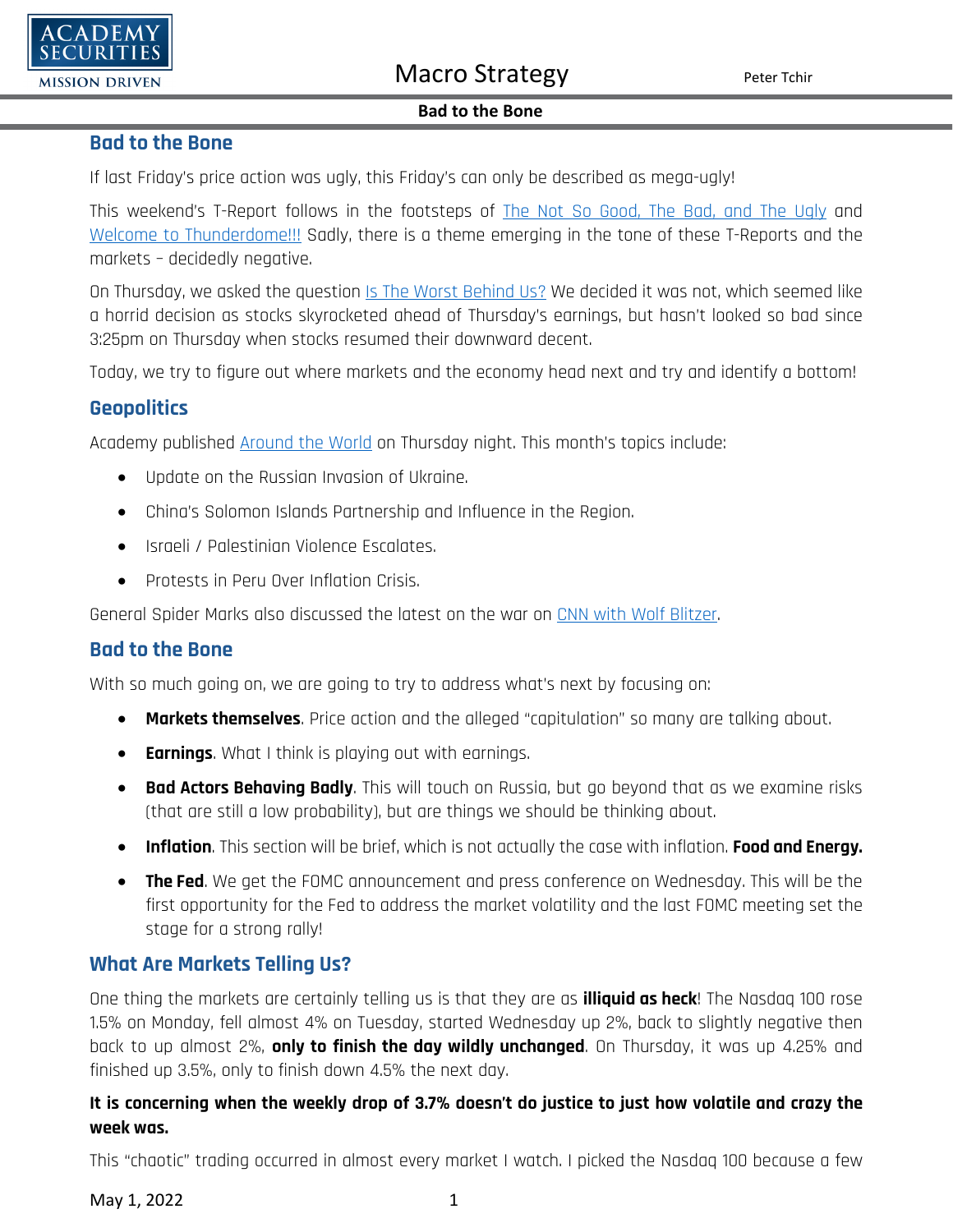

#### **Bad to the Bone**

of the juggernauts in that index reported earnings this week, but you name a market and "crazy" trading patterns were evident.

**CDX IG had some vicious trading and closed the week at 84 bps, the highest since June 2020** (the Bloomberg Corporate Bond OAS isn't back to mid-March levels, but a lack of liquidity is evident in credit trading as well based on all the reports I'm getting from customers).

These wild oscillations bring back memories of watching the [Tacoma Narrows Bridge](https://en.wikipedia.org/wiki/Tacoma_Narrows_Bridge) collapse in some elementary school class. Will the market's oscillations resolve themselves in the same way as they did with the bridge? I hope not, but that seems to be a non-zero risk. I also must be cautious about getting too bearish as **the lack of liquidity is evident in both directions!** Rallies like Thursday's will be just as sharp and vicious as the declines.



We have now broken through the 12,570 line I had on the chart. We had broken it on Tuesday and stayed below on Wednesday and made a valiant attempt to bounce on Thursday, but are now below that, and are at the lowest close on the Nasdaq composite since December 2020! I am concerned that we have to fall to the next rough level of support, which is below 11,000 (just over 10% further to fall).



May 1, 2022 2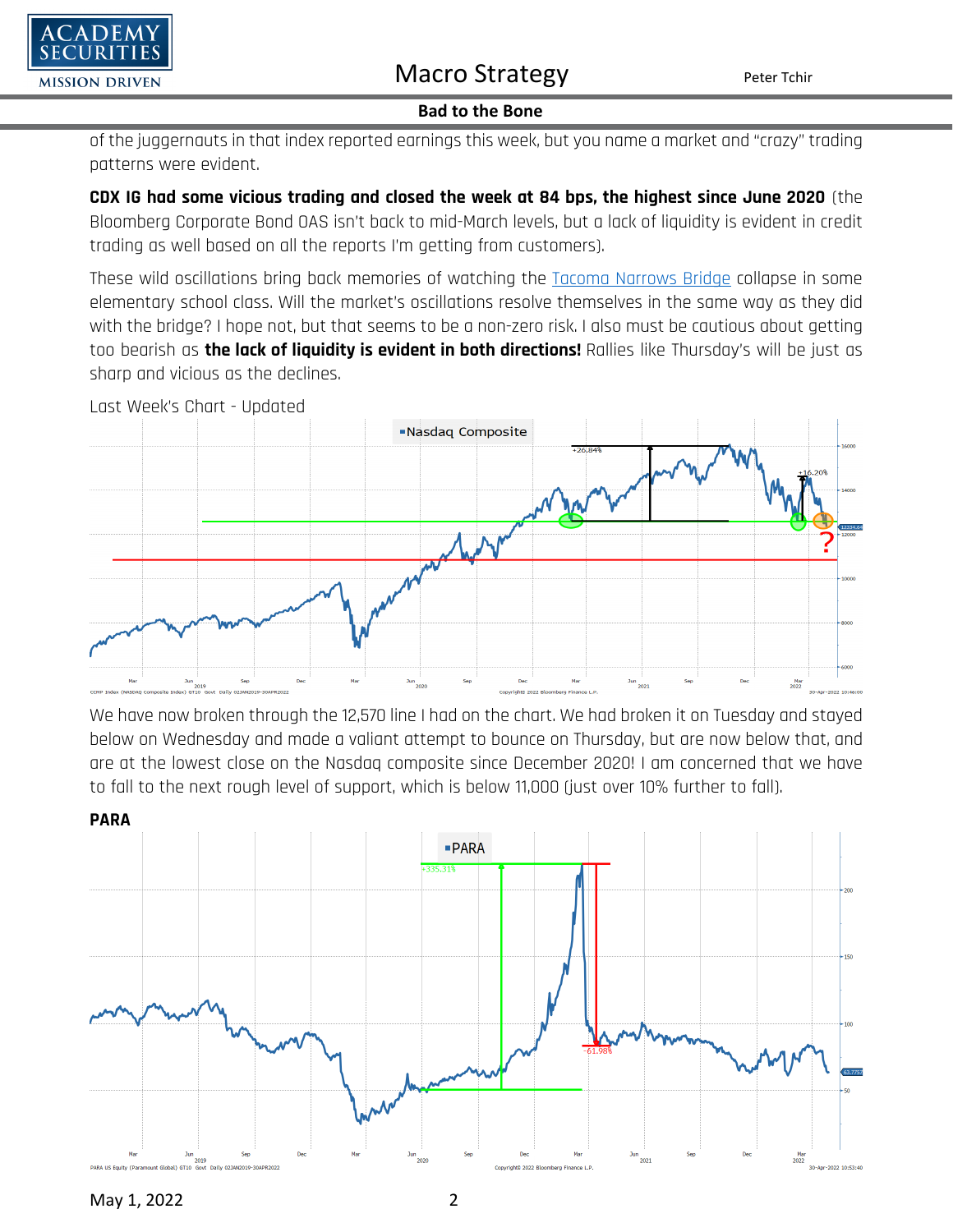

#### **Bad to the Bone**

[Bill Hwang was arrested this week](https://www.msn.com/en-us/money/companies/sec-arrests-archegos-founder-on-billion-dollar-fraud-charges/ar-AAWFfU0?ocid=uxbndlbing) so I felt it was appropriate to bring out this chart of PARA, which traded under a different ticker during the time that was highlighted. Based on the allegations made around the arrest, I think we can assume that at least some part of the rise can be attributed to "flows" (him buying more and more, because he could) and a substantial portion of the fall can also be attributed to "flows" (stop losses, triggering selling). In full disclosure, I own some of this right around current levels (it had been a nice contrarian dip buy for me until the recent plunge started about 2 weeks ago).

**The point of this chart is to really hammer home the point about how important flows are, and how illiquid things can become**, as that is an important part of my current view on where markets are headed.

I would like the "capitulation" story to be a little more obvious!



#### **Speculative Fund Flows**

I am closely watching 3 funds:

- The \$13 billion TQQQ, which is a triple leveraged ETF on the Nasdaq 100 (so it represents over \$40 billion of "QQQ" purchasing power).
- SQQQ, which is only \$3 billion, but is a 3x short fund.
- ARKK, which is just under \$9 billion and is invested in "disruptive" companies.

Due to the leverage in the two funds and the volatility of the ARKK fund, I think these give some good insight into whether we are seeing "capitulation" or not.

ARKK, which is down 50% YTD and down 29% in April, had inflows. I appreciate the buy the dip mentality and a lot of the companies in the ETF have interesting valuations here (for full disclosure I am flat as of the close on Friday and am tempted to buy). But, regarding signs of "capitulation," I just don't see it.

But the TQQQ story is even more interesting because it got significant inflows last week! Even as the market has been selling off and getting more volatile, money poured into this triple leveraged fund, which was down 12% on the week, down 37% on the month, and down 56% year to date. From a "traditional" view where returns correlate with flows, these things wouldn't happen. As a contrarian, I'm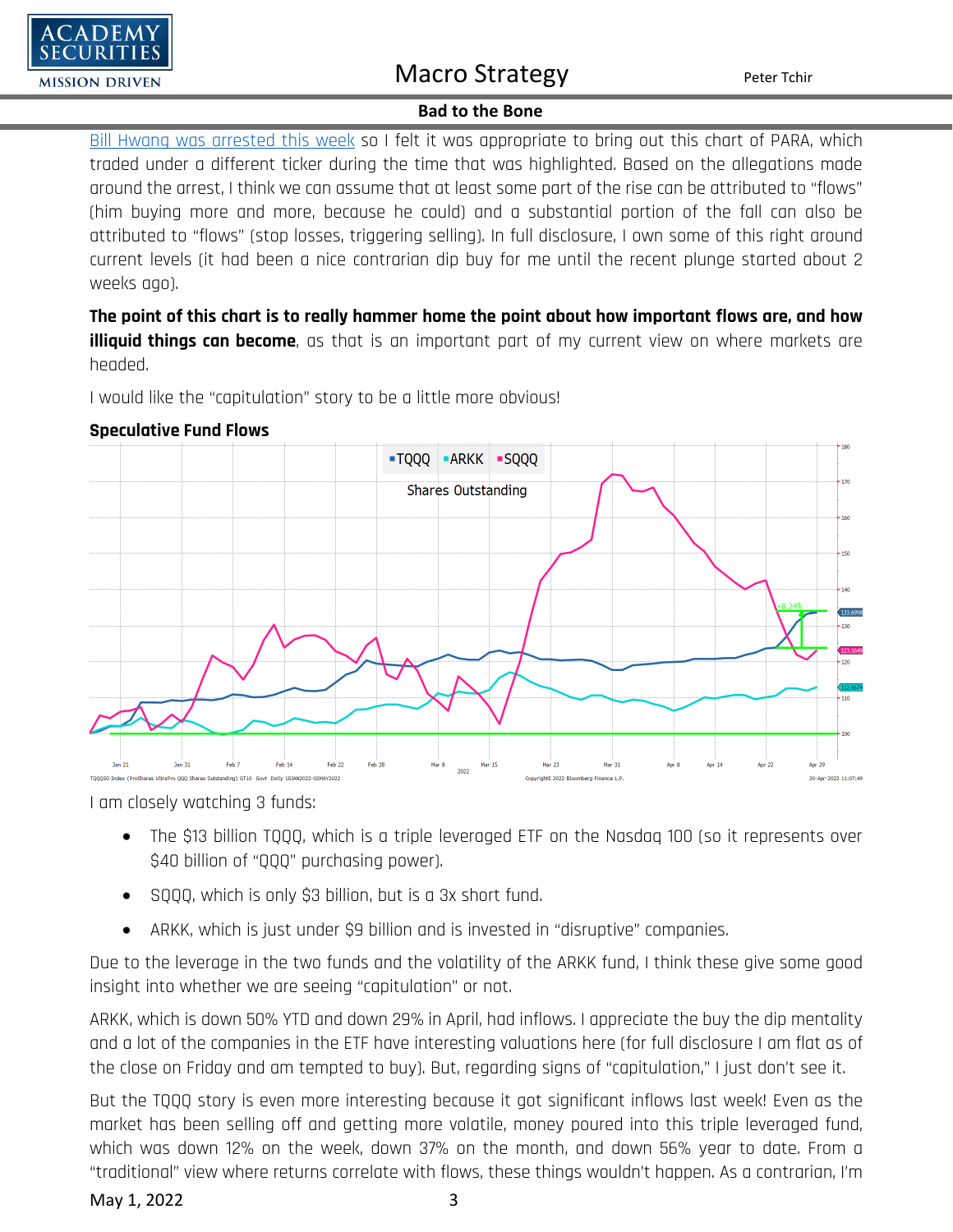

#### **Bad to the Bone**

impressed that they are happening, but I cannot help but wonder if we aren't nearing a breaking point? Every dollar that has come into TQQQ (and ARKK) this year is underwater, often by significant amounts. If we'd seen "real" capitulation, I would expect fund outflows, rather than inflows last week.

The SQQQ finally got some inflows late last week, so that at least is a sign that we are seeing some hedges.

Yes, there are all sorts of ways to determine positioning, and this sample set is really much more retail focused, but the lesson is:

- Capitulation may be getting talked about a lot more than it is actually occurring.
- In general, the bearish discussions do not seem to be getting backed up by fully bearish positioning (90% of my conversations are about dip buying and finding the bottom).

## **The Non-Virtuous Cycle**

I am going to try and tie the previous charts and stories into a simple narrative. There was a group of people out there who had this happen to them during the pandemic:

- They worked at fun, interesting, disruptive firms and had stock prices soar or were even able to participate in their companies' IPOs.
- That wealth was heavily tied to their company.
- When they could access this wealth, they "diversified" into:
	- o Other disruptive companies because they loved the disruptive mindset and they could relate to it, and the excitement was palpable.
	- o Big buyers of crypto. Crypto met the "disruptive" and "change the world" feelings that were often pervasive during the wild rebound post pandemic. Bitcoin hit \$60k in March 2021 and then again in November, but is languishing around \$40k right now.

I would argue that you had a "virtuous" cycle that started after Covid and has been running out of steam. This "cycle" theory helps explain why crypto is so correlated to some volatile tech sectors (they are owned by the same people).

I cannot tell if this "group" (which I completely believe exists) has managed to properly diversify themselves, or if we have another leg down?

**Maybe I've picked my charts too narrowly, but I am not getting a good "vibe" from the market itself.**  And I didn't even bring up, at least not too much, that the cost of credit is rising and will be a drag on earnings.

### **Earnings and Multiples**

I spend very little time on earnings, but this week was as good as any to pay attention to. What I think about earnings season, especially right now, is that:

- It is not so much about what was made, but **what will be made.**
- **It is far more about the multiple the market is willing to pay**, than about the earnings or even the outlook.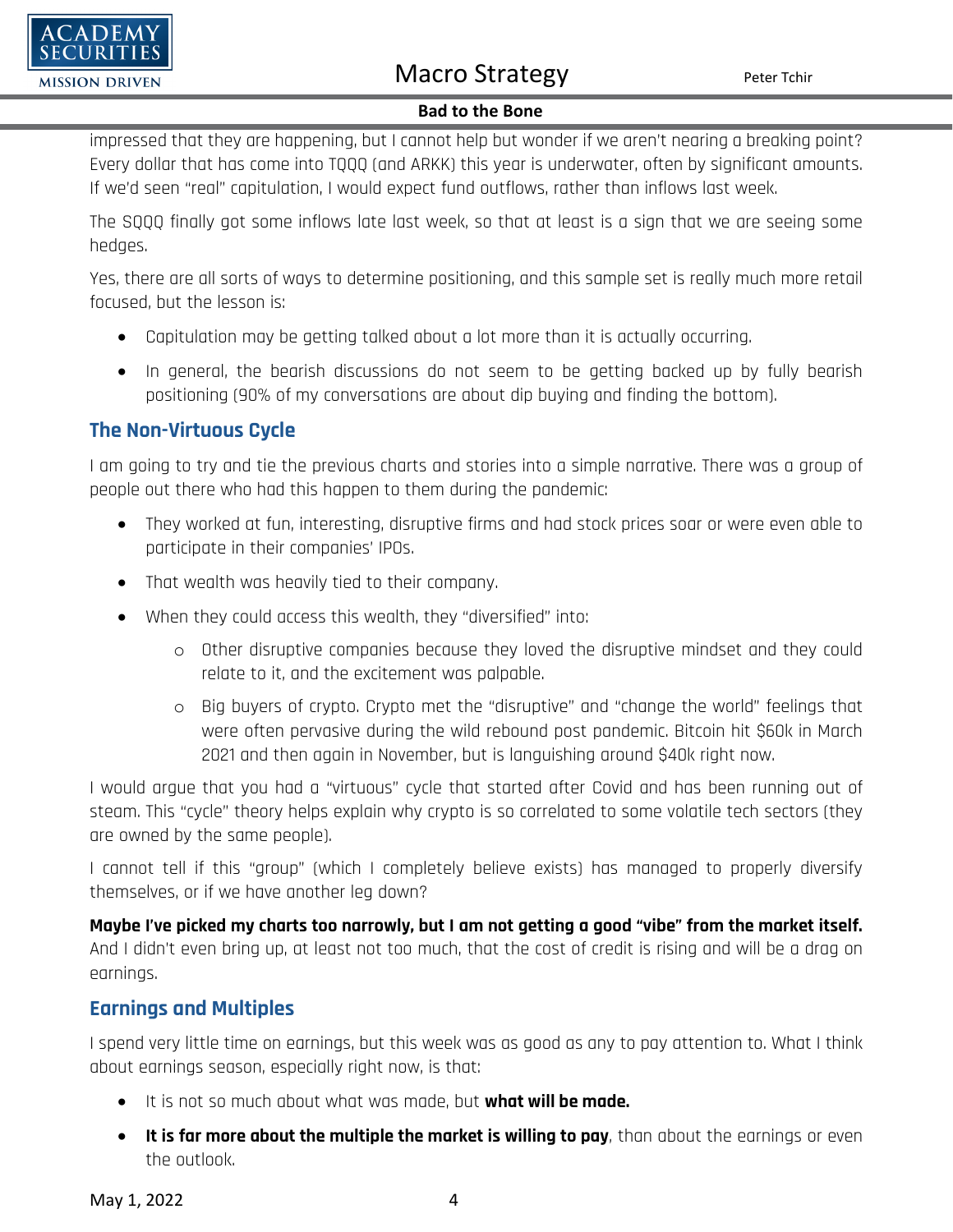

#### **Bad to the Bone**

Going back to January of this year, we discussed the [Valuation Evaluation.](https://www.academysecurities.com/wordpress/wp-content/uploads/2022/01/The-Year-Changed-Again.pdf) This earnings season is still more about what multiple we will pay for future earnings, rather than about the future earnings themselves. We are about to embark on balance sheet reduction and that is influencing what investors will pay for future earnings.

When I look at price action post-earnings, the bigger moves are related to this valuation evaluation, rather than the prospects of future earnings (though that plays a role given the global uncertainty and higher rates). So far earnings haven't been a help for stocks (though I'd argue that is more about this valuation adjustment than the earnings themselves) and neither have some hefty buyback announcements. **The buyback announcements will help over time as they are a flow that is going in the right direction for stocks**.

**At the moment, earnings and buybacks aren't enough to create a bounce in stocks and risk assets, but they do set the stage for a nice long rebound once we get to that stage.**

## **Bad Actors Behaving Badly**

**People keep wondering when China will abandon Russia.** I cannot think of a reason for them to do so. Yes, they need us, but we need them far more than they need us, and we've already shown our colors (the West that is) by continuing to buy Russian oil. Xi cares about China and their long-term needs. I'm willing to bet that China sells military equipment to Russia long before they stop buying Russian commodities.

**Any leader of an autocratic nation**, whose behavior goes against what the U.S. stands for, has to be working to establish even better and closer relationships with China, as they have the money (and the need for resources), don't care about internal politics, and haven't weaponized their currency the way we did when we froze the Russian Central Bank's dollar reserves.

On **Putin**, I spend about 2% of my time thinking about how we come to a peaceful outcome and about **98% of my time thinking about how he can use a nuclear weapon to further his goals**. The nuclear threat is there, but it seems so "binary" that it isn't as powerful as it might be. Putin, of all people, would seem to benefit by making the threat of nuclear attacks more real! Yes, he needs to be careful with India and China to ensure their ongoing purchases in the event he does something. Yes, he has to be extremely careful about our retaliation. **No, I haven't come up with a way that seems plausible**, but this is coming up in conversation after conversation. If Putin's only option is to "win" and he is most definitely not "winning" by any true measure, what will he do to "win"?

Again, no one seems to have come up with a strategy that works for him to elevate his nuclear threat to get more from the West, but we have to believe he is exploring that option. One very sobering thought that came out of some of these discussions is that from the Russian (or Soviet) perspective, the only country to ever use a nuclear weapon was the U.S. I'm not sure what to say about that, other than it is sobering and may well factor into Putin's thoughts.

**On the subject of nuclear**, every bad actor (most are already pursuing nuclear weapons, if they don't already have them) will be aggressively pursuing them now, having seen what a deterrent they are. I believe they aren't working as well as Putin would like, but there is no argument that they are working.

So far, Russia has held off on a full-scale cyber assault, but that remains a risk. I do have to say that our Geopolitical Intelligence Group has been spot on with their analysis that our defenses are thwarting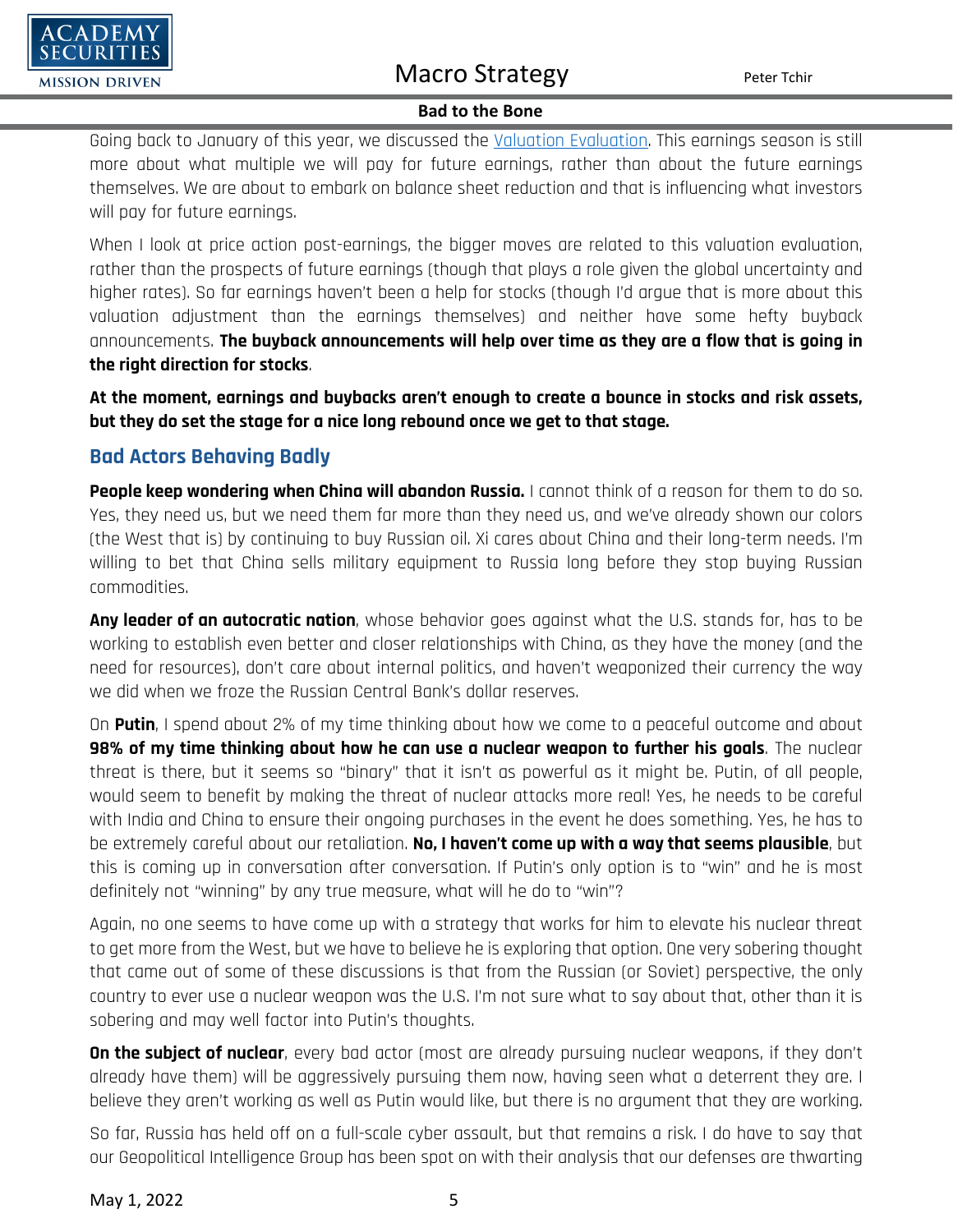

#### **Bad to the Bone**

Russian attempts. There have been a lot more cyber attacks than we hear about because our defenses (at a national and corporate level) have been so good! A big shout-out for the good team, but vigilance is still required.

**We live in a world where bad actors feel more emboldened to act badly, which gets me back to my "closeness" of supply chains**, which I won't regurgitate here, but I think is crucial and the direction countries and companies are headed!

### **Inflation**

**High energy costs are here for some time** as we need to spend to build out sustainable energy sources and we need to re-invest in traditional energy sources that in many cases suffer from underinvestment. Personally, I don't understand why starting the Keystone Pipeline isn't on the table, but that is a topic for another day. Food inflation is likely to be worse than energy inflation.

- **War in Ukraine.** With the war dragging on, it is almost impossible to expect much of a crop out of Ukraine. Russia may get a crop, but how will they ship it? Or even transport it within Russia as the invasion is co-opting their rail system. More problematic is this has the risk of becoming a muti-year problem.
- **Fertilizer.** Our conversations are literally filled with fertilizer. Nitrates, peat, natural gas, etc. are all working against the cost of fertilizer. That is a major problem and is still getting worse rather than better.
- **Equipment.** Like with most heavy equipment, there are supply chain issues.
- **Farms are expensive to run.** Not only is fertilizer expensive, but workers are also expensive and the fuel to power the equipment is expensive.
- **Ukrainian refugees.** Countries in Europe are finding homes for millions of refugees from Ukraine. That is straining existing supply and delivery systems. The food distribution system will adapt, but the massive displacement of people is not helping the food problem as logistics need to catch up with this shift in consumption.

**Since fuel and food inflation are real, I don't see the politicians backing down on "fighting" inflation.**  I don't really think that the Fed is in a great position to fight the type of inflation that we are getting. I also think that subsidies to help people purchase food and fuel are deflationary. They are potentially necessary as the poor are the hardest hit, but policies like that do more to offset the costs of inflation rather than stopping inflation.

### **The Fed**

The Fed meeting is on Wednesday. The last Fed meeting sparked a big rally. There are two things that might be different this time:

- Everyone knows the last Fed meeting sparked a rally, so they might be holding off selling risky assets until after the Fed meeting! I know that as a bear, I am deathly afraid of a post Fed rally, which might mean we don't get it this time.
- We will get balance sheet reduction and while that seems much more priced in, that could still be a scenario where we sell the news because it becomes real.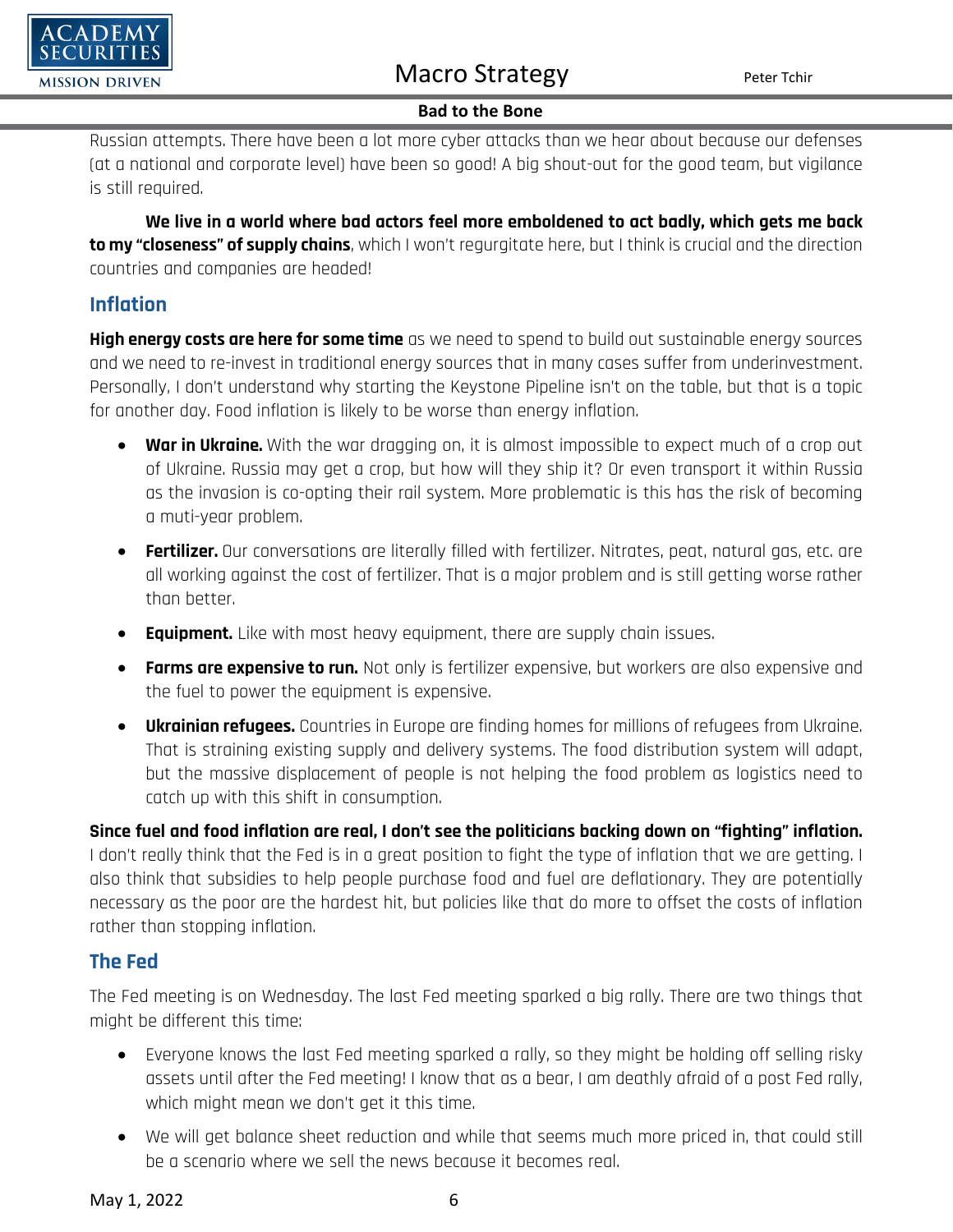

#### **Bad to the Bone**

I am scared of a post FOMC rally (and that could be the turning point), but it seems almost too obvious to happen again!

**On the bright side, I'm on the road for the next two weeks straight seeing customers, investors, and friends in person! That is the best part of this job, and I will enjoy it even if I still cannot get to the point of being bullish!** I'm closer to being bullish, but not there yet! Small positions and nimble trading still seem to be the order of the day (and I don't mind rates – the 10-year was only 3 bps higher on the week). I do hope that "Bad to the Bone" turns out to be a bad title, but that's where I'm stuck right now.